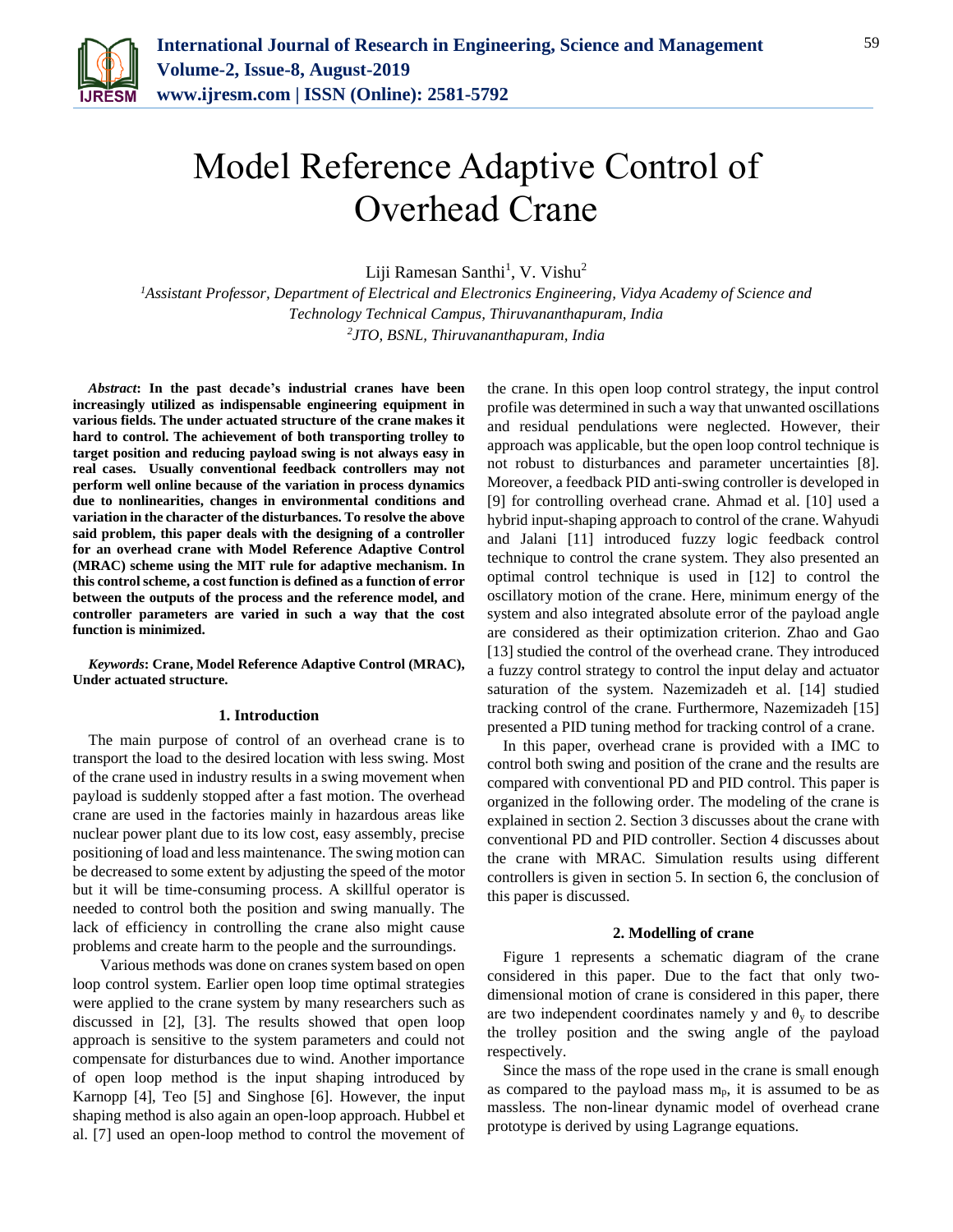

$$
(m_t + m_p)\ddot{y} = F_y + m_p l(\dot{\theta}_y^2 \sin \theta_y - \ddot{\theta}_y \cos \theta_y)
$$
 (1)

$$
\cos \theta_y \ddot{y} + l \ddot{\theta}_y = -g \sin \theta_y \tag{2}
$$

By assuming small value of  $θ$ y, the following linearized model of the crane is found out.

$$
(m_p + m_t)(\ddot{y}) + m_p l(\ddot{\theta}_y) = F_y \tag{3}
$$

$$
\ddot{y} + l\ddot{\theta}_y + g\theta_y = 0 \tag{4}
$$

In the equation given above,  $m_t$  is the mass of the trolley,  $m_p$  is mass of the payload, l is the length of the rope, y is the position of the trolley,  $\theta$ y is the swing angle and Fy is the force supplied by the dc motor. Thus the state space model of the crane system can be obtained as

$$
\begin{aligned}\n\dot{X} &= Ax + Bu \\
Y &= Cx + Du\n\end{aligned}\n\tag{5}
$$

where  
\n
$$
A = \begin{bmatrix}\n0 & 1 & 0 & 0 \\
0 & 0 & \frac{m_p g}{m_t} & 0 \\
0 & 0 & 0 & 1 \\
0 & 0 & -\frac{(m_t + m_p)g}{m_t l} & 0\n\end{bmatrix}
$$
\n
$$
B = \begin{bmatrix}\n1 \\ 1/m_t \\
0 \\ 1/m_t l\n\end{bmatrix} \qquad C = \begin{bmatrix}\n1 & 0 & 0 & 0 \\
0 & 0 & 1 & 0\n\end{bmatrix} \qquad D = [0]
$$
\n
$$
X = \begin{bmatrix} y & \dot{y} & \theta_y & \dot{\theta}_y \end{bmatrix}^T
$$

The translational motion of the trolley is supplied by DC motor. Therefore, to find out the entire model of the crane, the motor dynamic is modeled according to equivalent DC motor circuit. The equivalent circuit of DC motor has an armature resistance R, inductance L, motor inertia J, torque constant  $k_t$ , input voltage to the dc motor V, armature current I and damping constant B. The rotational motion is transformed to translational motion through the mechanical part (pulley or gear) with radii of r. The dynamics of dc motor circuit is given below by the following equations,

$$
V=RI+L\frac{dI}{dt}+k_b\theta\tag{7}
$$
  

$$
T-kI\tag{8}
$$

$$
T=k_t I
$$
  
\n
$$
J(\ddot{\theta})+B(\dot{\theta})=T
$$
\n(8)



| Table 1                   |                      |          |  |  |  |  |  |  |
|---------------------------|----------------------|----------|--|--|--|--|--|--|
| Crane and Motor parameter |                      |          |  |  |  |  |  |  |
| Symbol                    | Value                | Unit     |  |  |  |  |  |  |
| $m_p$                     | 0.23                 | Kg       |  |  |  |  |  |  |
| $m_{t}$                   | 1.073                | Κg       |  |  |  |  |  |  |
| L                         | 0.3302               | m        |  |  |  |  |  |  |
| G                         | 9.81                 | $m/s^2$  |  |  |  |  |  |  |
| R                         | 0.006                | m        |  |  |  |  |  |  |
| R                         | 2.6                  | Ω        |  |  |  |  |  |  |
| L                         | $2.5 \times 10^{-3}$ | Н        |  |  |  |  |  |  |
| J                         | $2 \times 10^{-5}$   | $Kg/m^2$ |  |  |  |  |  |  |
| B                         | $5 \times 10^{-5}$   | Nms/rad  |  |  |  |  |  |  |
| $k_b$                     | 0.00767              | Nm/A     |  |  |  |  |  |  |
| k.                        | 0.00767              | Vs/rad   |  |  |  |  |  |  |

## **3. Crane control with PID and PD controller**

The conventional PID and PD controllers are used to analyse the ability of the proposed model-based soft sensor. The function of the controller is to control the payload position  $Y(s)$ so that it moves to the desired position  $Y_r(s)$  as fast as possible without larger swing angle $\theta_y(s)$ . A PID controller is used in the system to control the position of the crane, while a PD controller is used for controlling the swing angle. The values of the controller gains used in PID and PD controllers are designed and optimized with simulation model by using Simulink response optimization library block. It is mainly a numerical time domain optimizer developed under MATLAB/Simulink software. Hence the response obtained by the Simulink optimization library block helps in time-domain-based control design by setting the desired value of overshoot, settling time and steady state error.

In order to analyse the motion of the crane quickly with small value for overshoot, the PID controller is optimized. Moreover, in order to reduce the value of the swing angle quickly, the PD controller is optimized. Thus there are five parameters to be optimized in order to have satisfactory control performance. The parameters,  $K_p$ ,  $K_i$ ,  $K_d$ ,  $K_{ps}$  and  $K_{ds}$  which are the proportional, integral and derivative gains for the position control and proportional, derivative gains for the anti-swing control. The optimization to obtain PID and PD controller gains for position and anti-swing crane control was done by using Ziegler Nichols tuning method. Based on the result, the gains of  $K_p$ ,  $K_i$ ,  $K_d$ ,  $K_{ps}$  and  $K_{ds}$  are shown in Table 2.

| Table 2<br>Optimised PID and PD position and anti-swing gains |       |    |                                                     |  |  |  |  |
|---------------------------------------------------------------|-------|----|-----------------------------------------------------|--|--|--|--|
|                                                               |       | K. | Ka                                                  |  |  |  |  |
|                                                               | 140.4 |    | $\vert 0.7 \vert 136.5 \vert 43.5 \vert 12.8 \vert$ |  |  |  |  |

#### **4. Model reference adaptive controller (MRAC)**

In the adaptive control scheme, the controller parameters are varied (in an automatic fashion) to sync with the changes in the process characteristics. It is known that if properly designed, this procedure will be a significant improvement over the classical scheme.

Adaptive control methods are of various types, differing mainly in the way the controller parameters are varied.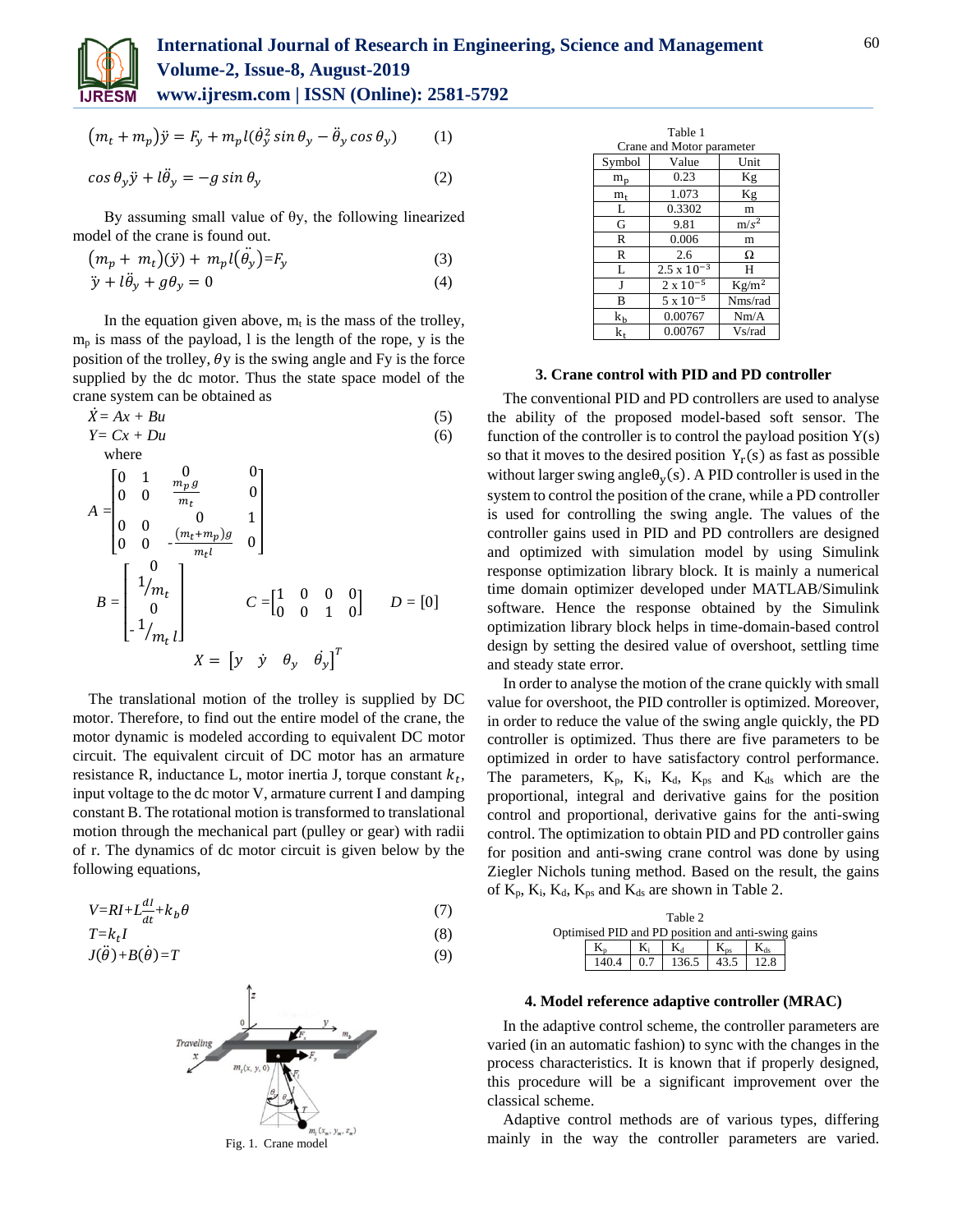

Scheduled adaptive control, model reference adaptive control, and self-tuning controllers are considered the most popular control methods.

The prime component of the Model Reference Adaptive Controller (MRAC) scheme is the reference model. This reference model consists of a reasonable closed-loop model which defines how the process should be responded to a setpoint change. This could be as simple as a reference trajectory, or it could be more detailed closed-loop model. The outputs of the reference model and actual process are compared and the noted error *e*<sup>m</sup> is utilised to drive some adoptation scheme to adjust the controller parameters so as to reduce *e*m to zero. The adoptation scheme could be some control parameter optimization algorithm that decreases the integral squared value of em or some other procedure. This is an adaptive control method where the performance specifications are given in terms of a model. The model represents the ideal response of the process to a given command signal. The controller has two loops. The inner loop, which is an ordinary feedback loop which consists of the process and the controller. The outer loop, which adjust the controller parameters in such a way that the error  $e = y - y_m$  should be small (not trivial).



Fig. 2. Model reference adaptive controller

Tracking error: Introduce the cost function J:  $e = y - y_m$  $(\theta) = \frac{1}{2}e^2$ 2  $J(\theta) = \frac{1}{\pi} e^{i\theta}$ 

where  $\theta$  is a vector of controller parameters. Here the parameters are changed in the direction of the negative gradient  $of e<sup>2</sup>.$ 

$$
\frac{d\theta}{dt} = -\gamma \frac{\partial J}{\partial \theta} = -\gamma e \frac{\partial e}{\partial \theta}
$$
 MIT Rule

 $\partial \theta$  is called the sensitivity derivative. This derivative indicates how the error is influenced by the adjustable parameters θ.

The loss function can also be chosen as  $J(\theta)=|e|$  $d\theta/dt = -\gamma \partial e/\partial \theta$  sign e First MRAC is implemented by this function dθ /dt = - γsign ∂e/∂θ sign (e) [ sign-sign algorithm]

It is used in telecommunication where simple implementation and fast computing are required.

#### **5. Simulation results**

MATLAB software package is used in the crane system to determine the response of the system. The Simulink model of the system with the optimized values of PD and PID controller gains is created in MATLAB. The Simulink model of the system is developed. The figure 4 shows the position and swing angle control using optimized values for PD and PID controller. From figure 5 and figure 6, the system is regulated at 5 sec and 2 sec respectively and the system consists of small number of overshoot and undershoot when compared to PD and PID controller. The system is precisely regulated at this condition. MRAC control the position and swing without undershoot in spite of the disturbances.



Fig. 3. Position and swing angle control using PD and PID controller



#### **6. Conclusion**

A detailed discussion on MRAC scheme using MIT rule is